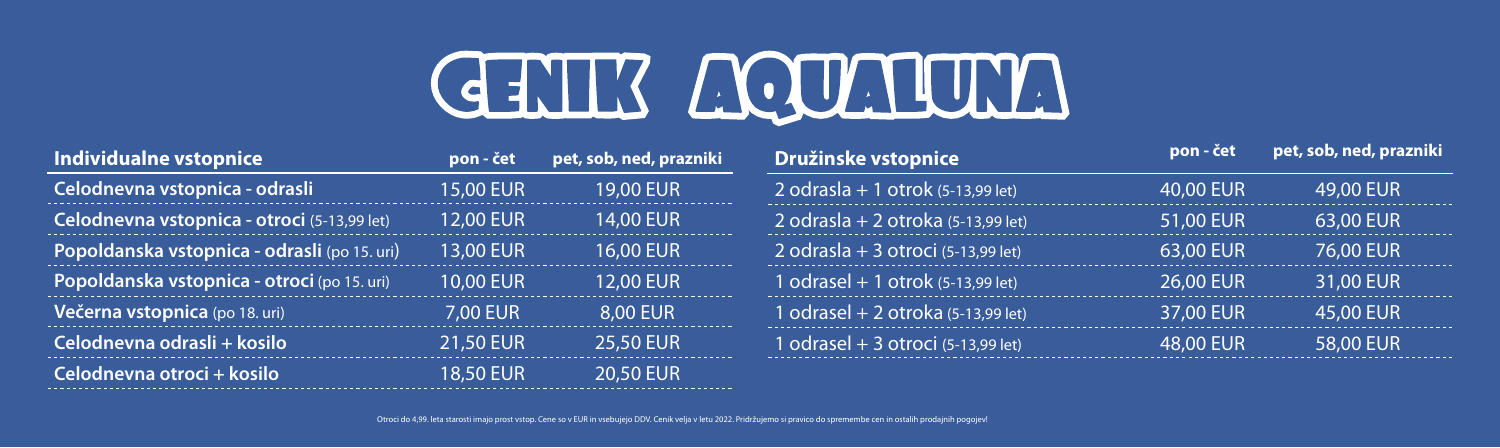Otroci do 4,99. leta starosti imajo prost vstop. Cene so v EUR in vsebujejo DDV. Cenik velja v letu 2022. Pridržujemo si pravico do spremembe cen in ostalih prodajnih pogojev!



### **Družinski paket**

| DRUŽINSKA VSTODNICA SKOSILOM<br>2.40   |                  |                         |                                                             | $\frac{1}{2}$ |                         |  |
|----------------------------------------|------------------|-------------------------|-------------------------------------------------------------|---------------|-------------------------|--|
| užinski paket<br>anje, hrana $^\ast$   | pon - čet        | pet, sob, ned, prazniki | <b>Družinski paket</b><br>kopanje, hrana*, majica za otroka | pon - čet     | pet, sob, ned, prazniki |  |
| drasla + 1 otrok $(5-13,99$ let)       | 57,00 EUR        | 66.00 EUR               | 2 odrasla + 1 otrok $(5-13,99 \text{ let})$                 | 60.00 EUR     | 69.00 EUR               |  |
| drasla + 2 otroka $(5-13,99$ let)      | 75,00 EUR        | 85.00 EUR               | 2 odrasla + 2 otroka $(5-13,99 \text{ let})$                | 80.00 EUR     | <b>91,00 EUR</b>        |  |
| drasla + 3 otroci $(5-13,99$ let)      | <b>92,00 EUR</b> | 104.00 EUR              | 2 odrasla + 3 otroci (5-13,99 let)                          | 100.00 EUR    | <b>113,00 EUR</b>       |  |
| drasel + 1 otrok $(5-13,99$ let)       | 37,00 EUR        |                         | 1 odrasel + 1 otrok (5-13,99 let)                           | 40.00 EUR     | <b>46,00 EUR</b>        |  |
| drasel + 2 otroka $(5-13,99$ let)      | <b>54,00 EUR</b> | 62,00 EUR               | 1 odrasel + 2 otroka $(5-13,99$ let)                        | 60,00 EUR     | 68,00 EUR               |  |
| <b>drasel + 3 otroci</b> (5-13,99 let) | <b>72,00 EUR</b> | 81,00 EUR               | 1 odrasel + 3 otroci $(5-13,99$ let)                        | 81,00 EUR     | <b>90,00 EUR</b>        |  |



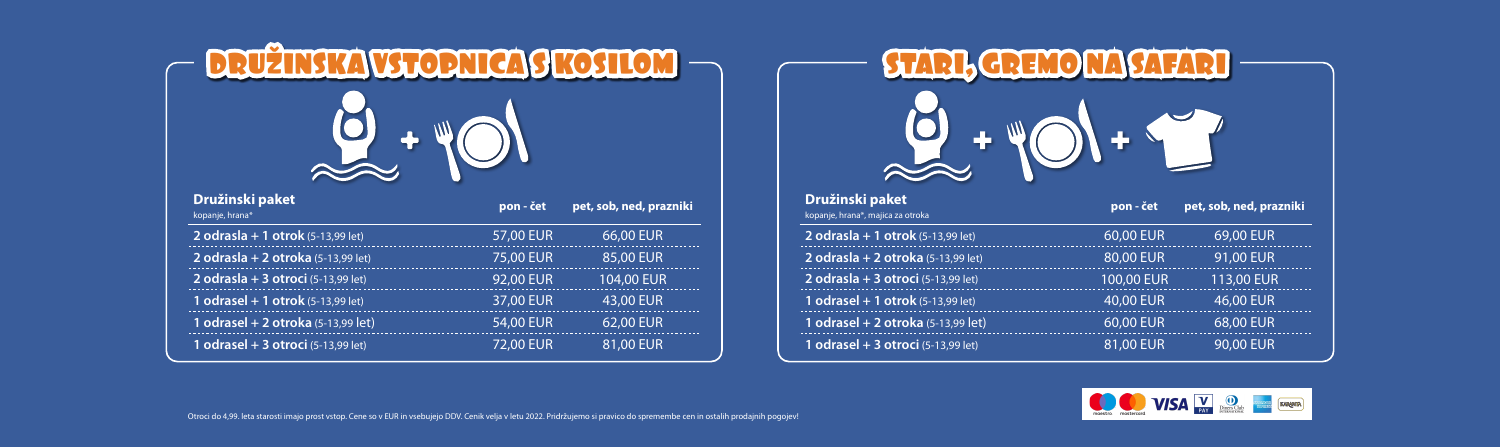**Individual tickets Mon - Thu Fri, Sat, Sun, Holidays All day ticket - Adults** 15,00 EUR 19,00 EUR **All day ticket - Children** (5-13,99 years) 12,00 EUR 14,00 EUR **Afternoon ticket - Adults** (after 15:00) 13,00 EUR 16,00 EUR **Afternoon ticket - Children** (after 15:00) 10,00 EUR 12,00 EUR **Evening ticket** (after 18:00) **7,00 EUR** 8,00 EUR **All day ticket - Adults + lunch** 21,50 EUR 25,50 EUR **All day ticket - Children + lunch** 18,50 EUR 20,50 EUR

# RIGH LIBY LICTUL

Children up to 4.99 years of age have free entry. Prices are in EUR and include VAT. The price list is valid in 2022. We reserve the right to change prices and other sales conditions!

- **2 Adults + 1 Child** (5-13,99 years) 40,00 EUR 49,00 EUR
- **2 Adults + 2 Children** (5-13,99 years) 51,00 EUR 63,00 EUR
- **2 Adults + 3 Children** (5-13,99 years) 63,00 EUR 76,00 EUR
- **1 Adult + 1 Child**(5-13,99 years) 26,00 EUR 31,00 EUR
- **1 Adult + 2 Children** (5-13,99 years) 37,00 EUR 45,00 EUR
- **1 Adult + 3 Children** (5-13,99 years) 48,00 EUR 58,00 EUR



## **Family tickets Mon** - Thu Fri, Sat, Sun, Holidays